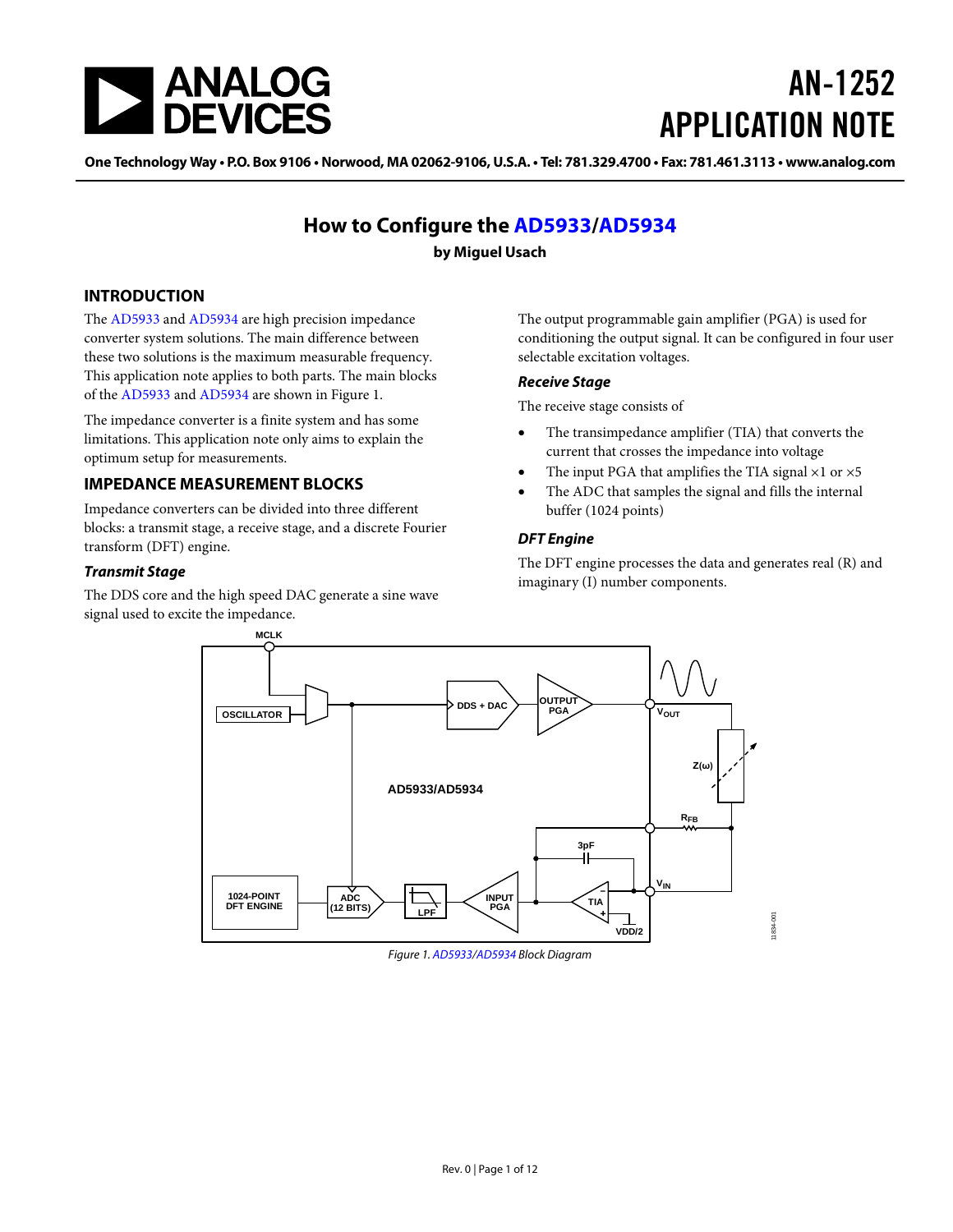# TABLE OF CONTENTS

| When the Impedance is Outside the Maximum AD5933/ |  |
|---------------------------------------------------|--|
|                                                   |  |
|                                                   |  |
|                                                   |  |
|                                                   |  |
|                                                   |  |
|                                                   |  |
|                                                   |  |

# <span id="page-1-0"></span>**REVISION HISTORY**

**11/13—Revision 0: Initial Version**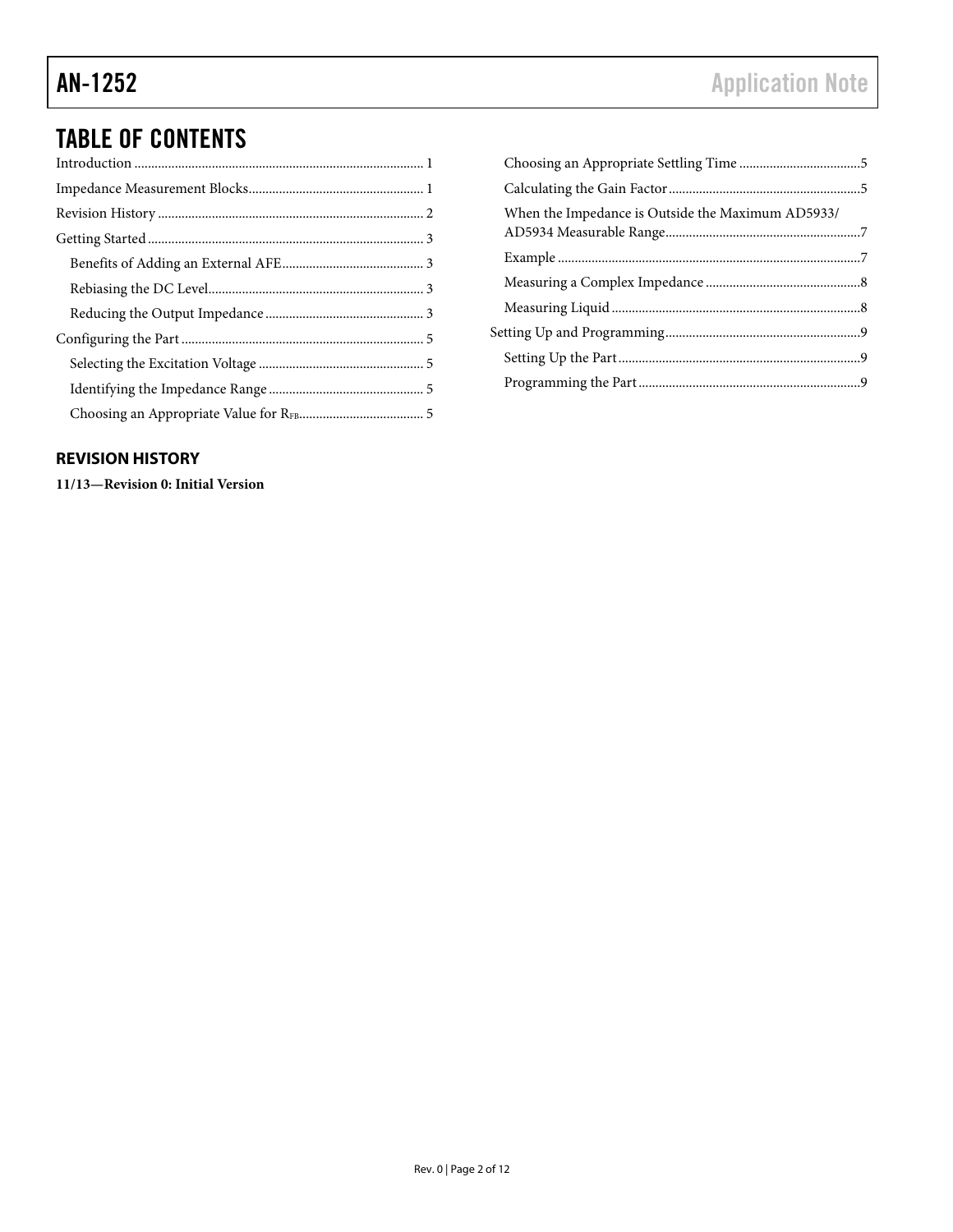# <span id="page-2-0"></span>GETTING STARTED

# <span id="page-2-1"></span>**BENEFITS OF ADDING AN EXTERNAL AFE**

[CN-217](http://www.analog.com/CN0217?doc=an-1252.pdf) describes an external analog front end (AFE) designed to improve measurements.

This AFE has two main benefits: to reduce the output impedance of the signal source and to rebias the excitation voltage signal.

# <span id="page-2-2"></span>**REBIASING THE DC LEVEL**

When connecting the impedance between  $V_{IN}$  and  $V_{OUT}$ , as shown in [Figure 2,](#page-2-4) notice that the dc bias voltage is slightly different in the transmit stage and receive stage.



*Figure 2[. AD5933](http://www.analog.com/ad5933?doc=an-1252.pdf) Without External AFE*

<span id="page-2-4"></span>The receiver dc offset is set to the ADC midscale, noninverting pin of the TIA,  $V_{DD}/2$ , while the dc offset in the transmitter depends on the selected output voltage shown i[n Table 1.](#page-2-5)

<span id="page-2-5"></span>

| Table 1. DC Offset Voltage vs. Output Range for 3.3 V |  |
|-------------------------------------------------------|--|
|-------------------------------------------------------|--|

| Range No. | <b>DC Offset Voltage</b> | $V_{p-p}$ |
|-----------|--------------------------|-----------|
|           | 1.48                     | 1.98      |
|           | 0.76                     | 0.97      |
|           | 0.31                     | 0.383     |
|           | 0.173                    | 0.173     |

An example of the different dc bias voltages is shown [Figure 3](#page-2-6) for Range 1 where  $V_{DD} = 5$  V.



*Figure 3. Excitation Output Voltage Without AFE*

<span id="page-2-6"></span>Due to this mismatch, the dc level difference is amplified by the RFB, or, in other words, the ADC dynamic range is reduced.

Additionally, a dc voltage across a sensor can polarize it and/or degrade it over the sensor lifetime.

# <span id="page-2-3"></span>**REDUCING THE OUTPUT IMPEDANCE**

The internal output impedance depends on the amplitude voltage range selected and this may be as high as 2.4 kΩ. Therefore, since impedance cannot be considered negligible, it needs to be added into the equation. Typical values are shown i[n Table 2.](#page-2-7)

### <span id="page-2-7"></span>**Table 2. System Output Impedance**

| Range No.                | Typical Output Impedance, Zout |
|--------------------------|--------------------------------|
| $1$ to $4$               | $>100 \Omega$                  |
| (Adding external op amp) |                                |
|                          | $200 \Omega$                   |
|                          | 2.4 k $\Omega$                 |
| ঽ                        | 1 k $\Omega$                   |
|                          | 600 O                          |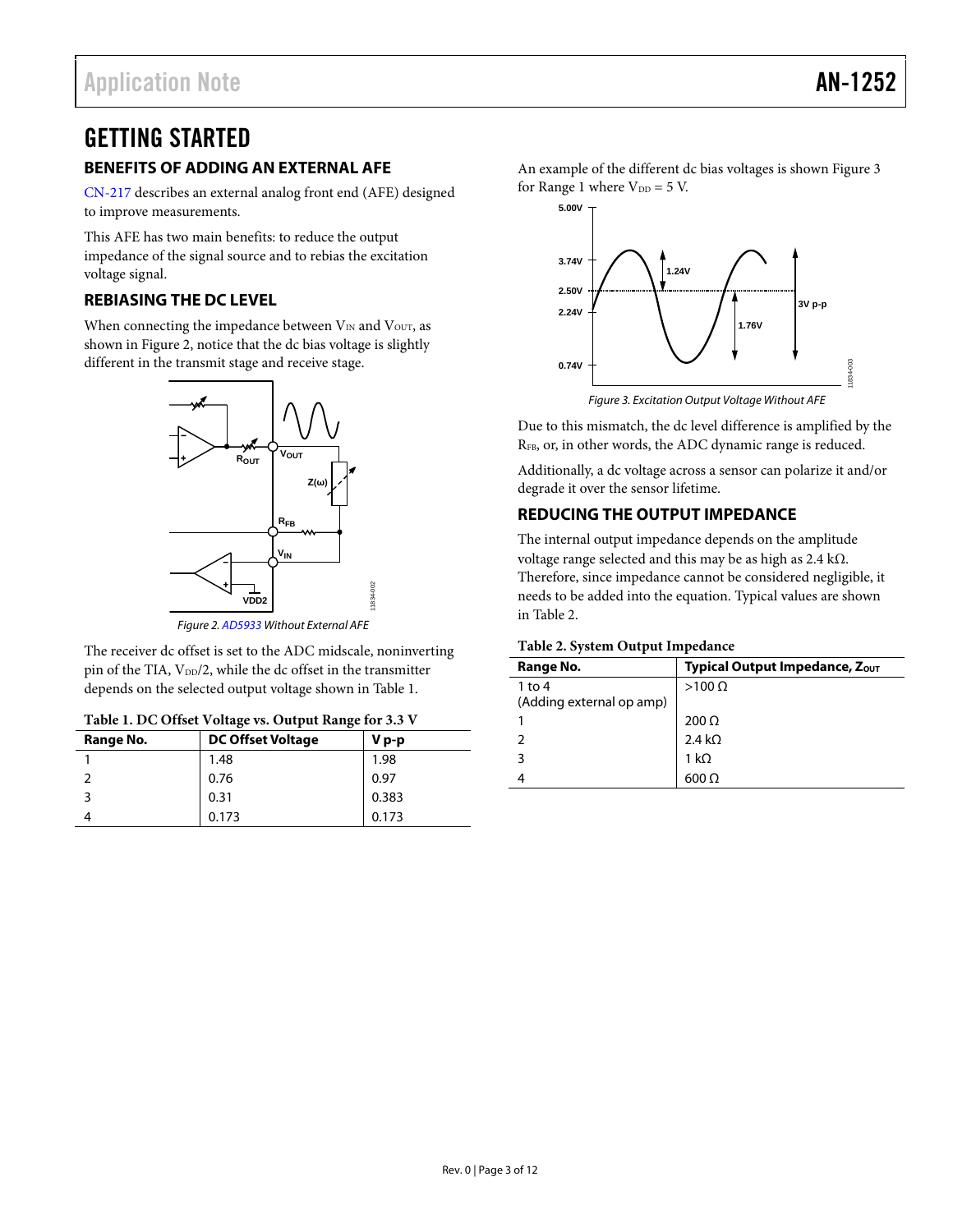1834-004 11834-004

The total measurable impedance is the unknown impedance and the system output impedance. To measure small impedances, adding the system output impedance may dramatically increase the range thus increasing the total measurable impedance. Consequently, this reduces the output current. To compensate, the value of RFB needs to increase. In other words, a high RFB value means worse SNR and lower sensitivity in your system.

Implementing these suggestions is relatively easy. Rebiasing the dc level is straightforward; just add a high-pass filter. If you are planning to design the high-pass filter, refer to [AN-581](http://www.analog.com/AN-581?doc=an-1252.pdf) Application Note, *Biasing and Decoupling Op Amps in Single Supply Applications*.

To reduce the output impedance and have the ability to measure low impedances, the recommended op amp of choice is the [AD8606](http://www.analog.com/ad8606?doc=an-1252.pdf) (Z<sub>OUT</sub> = 1  $\Omega$ ). You may consider th[e AD8602](http://www.analog.com/ad8602?doc=an-1252.pdf) as a lower cost alternative[. Figure 4](#page-3-0) shows the AFE implementation in the [EVAL-AD5933EBZ,](http://www.analog.com/eval-ad5933ebz?doc=an-1252.pdf) Rev. C1.

The second [AD8606](http://www.analog.com/ad8606?doc=an-1252.pdf) is used as a TIA due to the lower leakage and noise; the internal receive stage TIA is operating as a voltage follower.



<span id="page-3-0"></span>*Figure 4[. AD5933](http://www.analog.com/ad5933?doc=an-1252.pdf) with AFE*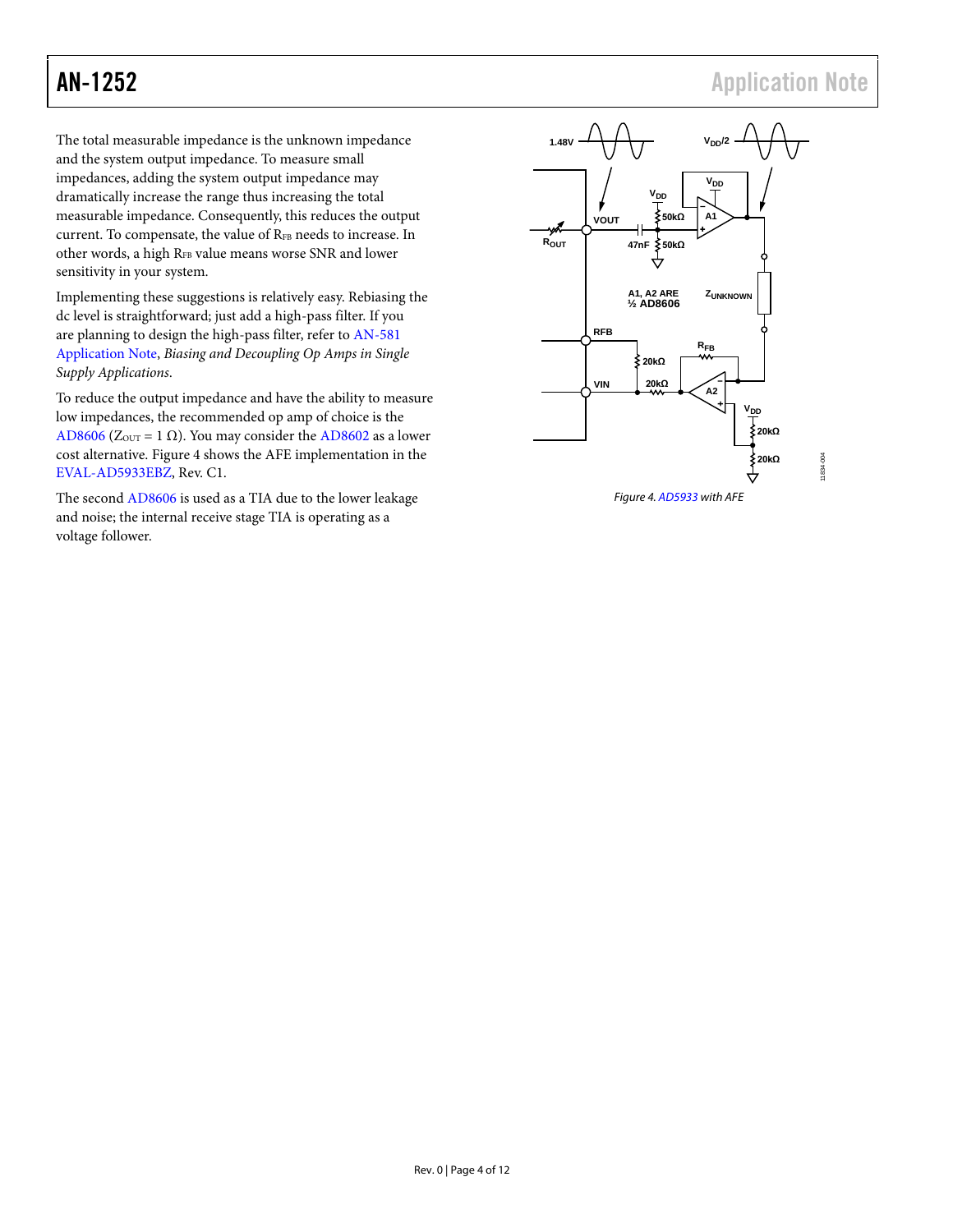# <span id="page-4-0"></span>CONFIGURING THE PART

Correctly configuring the [AD5933/](http://www.analog.com/ad5933?doc=an-1252.pdf)[AD5934](http://www.analog.com/ad5934?doc=an-1252.pdf) is key to getting the most accurate measurement from the part.

# <span id="page-4-1"></span>**SELECTING THE EXCITATION VOLTAGE**

The recommendation is to use the maximum output voltage because the SNR is degraded with lower amplitudes.

# <span id="page-4-2"></span>**IDENTIFYING THE IMPEDANCE RANGE**

The ratio between the maximum and minimum impedance is limited by the ADC resolution, supply, and dc offset for the selected range. The maximum ratio,  $Z_{MAX}/Z_{MIN}$ , is shown in [Table 3.](#page-4-6)

### <span id="page-4-6"></span>**Table 3. Maximum Ratio Allowable**

| <b>DC Level</b> | Range No.      | <b>Ratio</b> |
|-----------------|----------------|--------------|
| Rebiasing       | $1$ to $4$     | $\times$ 45  |
| No Rebiasing    |                | $\times$ 40  |
|                 | $\overline{2}$ | $\times$ 15  |
|                 | 3              | $\times$ 5   |
|                 |                | $\times 2$   |

Remember to add the system output impedance into the impedance range. This depends on the selected range as shown in [Table 2.](#page-2-7)

If the unknown impedance range does not fit within the maximum range, split your impedance range into subgroups. If this is the case, your system should be capable of changing the TIA gain. This can be done by adding an external mux or switch (that is,  $ADG1419$ ) with different  $R_{FB}$  values as shown in [Figure 5.](#page-4-7)



# <span id="page-4-7"></span><span id="page-4-3"></span>**CHOOSING AN APPROPRIATE VALUE FOR RFB**

The internal ADC reference is  $V_{DD}$ . It is important to guarantee that, in the worst case, the voltage generated by the TIA does not saturate the converter. The R<sub>FB</sub> value is defined as

$$
R_{FB} = \frac{\left(\frac{V_{DD}}{2} - 0.2\right) \times Z_{MIN}}{\left(V_{PK} + \frac{V_{DD}}{2} - V_{DCOFFSET}\right)} \times \frac{1}{GAIN}
$$

where:

*VPK* is the peak voltage of the selected output range. *ZMIN* is the minimum impedance.

*GAIN* is the selected PGA gain, ×1 or ×5.

*VDD* is the supply.

*VDCOFFSET* is the dc offset voltage for the selected range shown in [Table 1.](#page-2-5)

Note that if you are rebiasing, the signal  $V_{\text{DCOFFSET}}$  is  $V_{\text{DD}}/2$ .

At this point, it is important to clarify that the equations are based on a headroom of 200 mV below  $V_{DD}$ .

# <span id="page-4-4"></span>**CHOOSING AN APPROPRIATE SETTLING TIME**

The part allows preexcitation of the impedance before beginning measurements. This is recommended if the imaginary part of the load is bigger than the real part or if the distance sensor load is high. The settling time is referred to as the actual output frequency. Therefore, if you are generating a frequency sweep, the delay is different for each excitation frequency.

# <span id="page-4-5"></span>**CALCULATING THE GAIN FACTOR**

To calculate the gain factor, it is always recommended to use a discrete resistor rather than a complex impedance.

The reason for calibrating the system with a discrete resistor is simple. The algorithm to calculate the phase is relative, in other words, the unknown impedance phase is the difference between the calibrated phase minus the unknown measured phase.

Therefore, to avoid confusion, it is necessary to calibrate the part using a zero phase delay impedance. The recommended impedance value for calibration is

$$
R_{CAL} = (Z_{MIN} + Z_{MAX}) \times \frac{1}{3}
$$

### *Recommendation*

Regardless of how one wants to calculate the gain factor, it is always recommended to measure the system phase for each frequency because a typical op amp phase is not constant for some frequencies as shown in the example i[n Figure 6.](#page-4-8)



<span id="page-4-8"></span>There are different ways to calculate the gain factor depending on the frequency range and memory space constrains.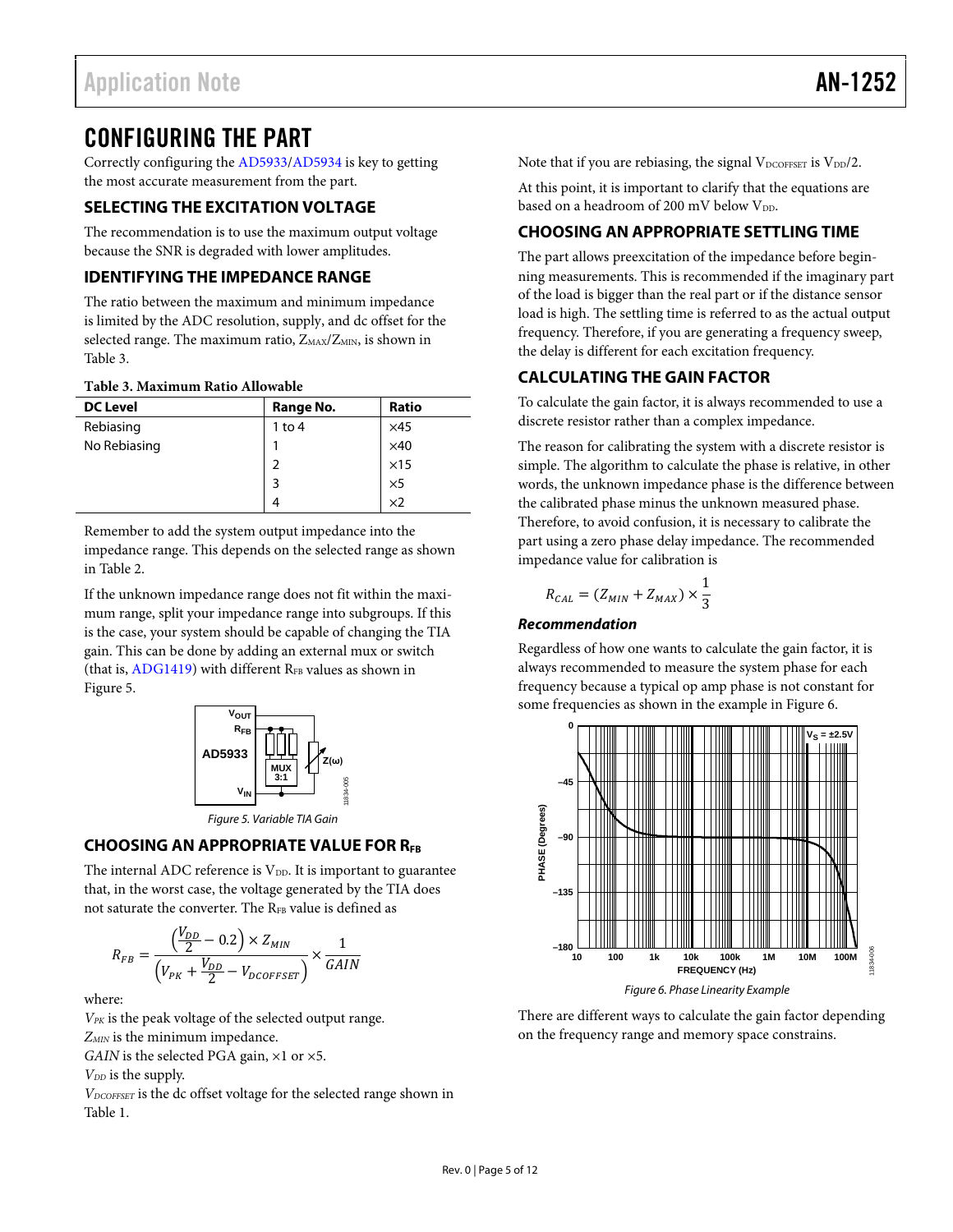### *Calculating the Gain Factor Using Single Impedance and Single Frequency*

The impedance is excited with a single frequency. Typically, this is a frequency in the middle of your frequency sweep.

This type of calibration is fast and requires minimum space in memory, but offers less precision than other methods.

Specifically, th[e AD5933](http://www.analog.com/ad5933?doc=an-1252.pdf) DFT engine uses a method called single point DFT. Rather than analyze the entire spectrum and calculate the energy for a given frequency, the algorithm returns a single bin that contains multiple frequencies, at approximately 976.56 Hz at 1MSPS.

For example, when configuring a measurement for a 1 kHz excitation signal, the bin will contain the energy stored from 976 Hz to 1952 Hz.

On the board, there are many devices generating noise at different frequencies, such as an SMPS regulator; this could add more energy to the bin that the energy measured only in the impedance.

## *Calculating the Gain Factor Using Multipoint Frequencies, Single Impedance*

In this case, calculate the gain factor for each frequency.

This method is preferred if your frequency span is wide because it helps to reduce errors related to the op amp bandwidth as well as reducing bin errors.

There are two different ways to implement this method. The first way is to generate a look-up table in your controller for the gain factor. The second way is to calculate the gain factor onthe-fly by adding an external mux/switch as shown i[n Figure 7.](#page-5-0)

It is necessary to generate a sweep and repeat the measurement twice, once with R<sub>CAL</sub> and a second time with the impedance  $(Z(\omega))$ .



<span id="page-5-0"></span>*Figure 7[. AD5933](http://www.analog.com/ad5933?doc=an-1252.pdf) for On-the-Fly Calibration*

### *Improvements: Best Fit Equation*

This is a method to correct offset and gain errors in the system, in other words, to linearize the system within a range.

First, the gain factor is calculated using one of the methods described in this application note.

Once the gain factor is calculated, measure the impedance in the extremes of the range as shown i[n Table 7.](#page-10-0)

The equations to correct the measured value are

$$
Z = M \times X + C
$$
  

$$
M = \frac{(Z_{MAX} - Z_{MIN})}{(X_{MAX} - X_{MIN})}
$$
  

$$
C = Z_{MIN} - (M \times X_{MIN})
$$

where:

*ZMAX* is the real maximum impedance.

*ZMIN* is the real minimum impedance.

*XMAX* is the maximum measured impedance.

*XMIN* is the minimum measured impedance.

The best fit equation for each frequency can be calculated, but this increases memory requirements.

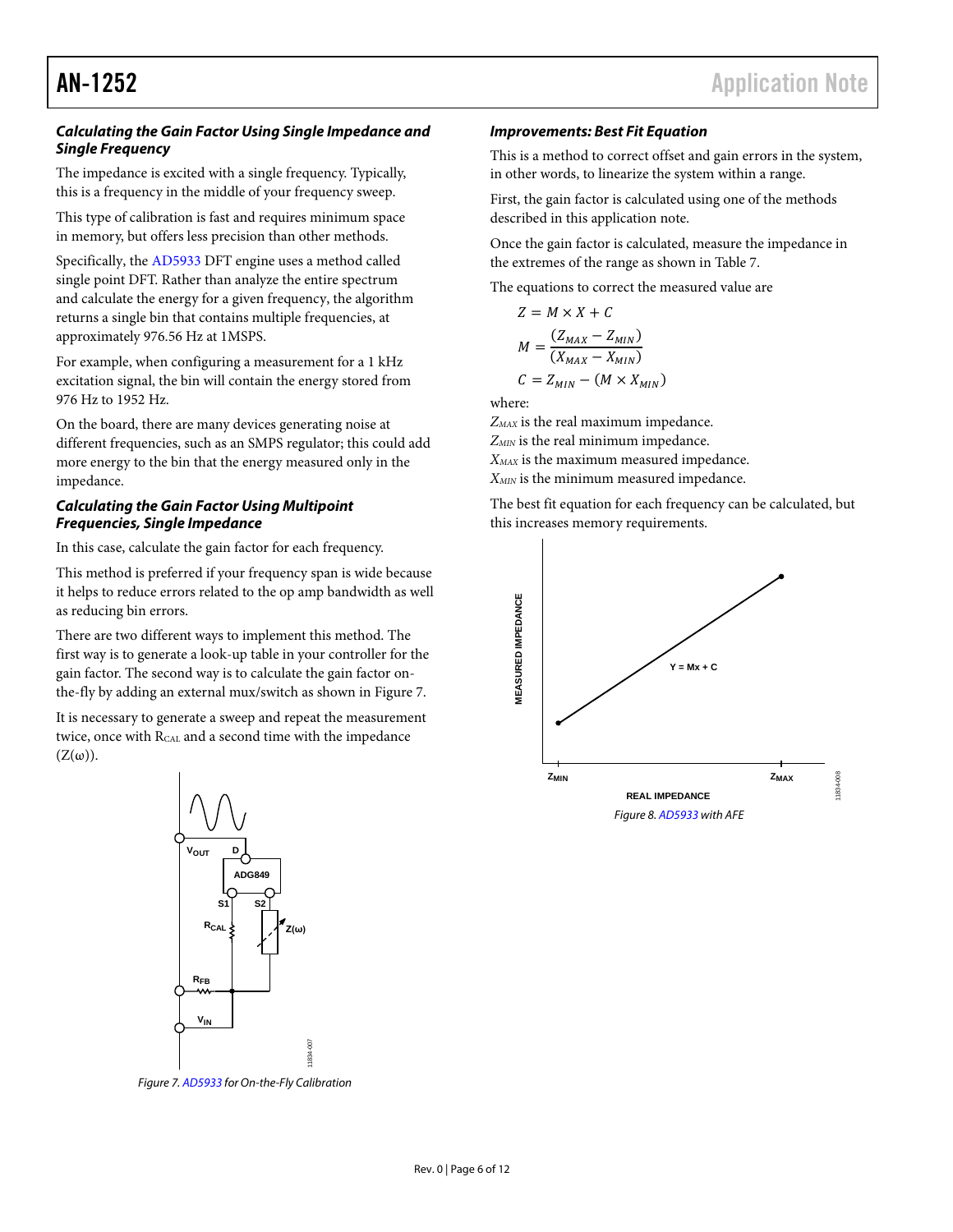# <span id="page-6-0"></span>**WHEN THE IMPEDANCE IS OUTSIDE THE MAXIMU[M AD5933](http://www.analog.com/ad5933?doc=an-1252.pdf)[/AD5934](http://www.analog.com/ad5934?doc=an-1252.pdf) MEASURABLE RANGE**

There are some limitations in terms of maximum and minimum measurable impedance. In this case, the easy way to overcome the limitation is by adding a series or parallel resistance to decrease or increase the impedance as needed. This method decreases the accuracy because the unknown impedance is measured artificially in a different range.

# <span id="page-6-1"></span>**EXAMPLE**

Consider a simple example that works for several scenarios, where  $V_{DD} = 3.3 V$ .

In this case condition, the unknown impedance range is from 4.7 kΩ to 47 kΩ. Because th[e AD5933](http://www.analog.com/ad5933?doc=an-1252.pdf) measures impedance, not capacitance or inductance, calculate the equivalent impedance for your maximum and minimum excitation frequency (see [Table 7\)](#page-10-0).

As shown in [Table 4,](#page-6-2) only Range 1 and Range 2 can be used for the measurements; all four ranges can be used if an external buffer is added. For this example, the selected op amp is the [AD8606](http://www.analog.com/ad8606?doc=an-1252.pdf) as shown i[n CN-217.](http://www.analog.com/CN0217?doc=an-1252.pdf)

### <span id="page-6-2"></span>**Table 4. Selecting Ranges**

| <b>AFE</b>         | Range No. | <b>Within Ratio</b> |
|--------------------|-----------|---------------------|
| Using AD8606       | 1 to $4$  | Yes                 |
| <b>Without AFE</b> |           | Yes                 |
|                    | 2         | Yes                 |
|                    | 3         | No                  |
|                    | Δ         | No                  |

Calculate  $Z_{MIN}$  and  $Z_{MAX}$  according to [Table 5.](#page-6-3)

### <span id="page-6-3"></span>**Table 5. Maximum and Minimum Impedance to Measure**

| <b>With AFE</b>            | <b>Without AFE</b>          |                             |
|----------------------------|-----------------------------|-----------------------------|
| AD8606                     | Range 1                     | Range 2                     |
| $Z_{MIN}$ , 4.7 k $\Omega$ | $Z_{MIN}$ , 4.9 k $\Omega$  | $Z_{MIN}$ , 7.1 k $\Omega$  |
| $Z_{MAX}$ , 47 k $\Omega$  | $Z_{MAX}$ , 47.2 k $\Omega$ | $Z_{MAX}$ , 49.4 k $\Omega$ |

Calculate  $R_{FB}$  according t[o Table 6.](#page-6-4)

### <span id="page-6-4"></span>**Table 6. RFB Values for Different PGA Configurations**

| <b>With AFE</b>            | <b>Without AFE</b>         |                            |
|----------------------------|----------------------------|----------------------------|
| Range 1                    | Range 1                    | Range 2                    |
| $\times$ 1, 6.8 k $\Omega$ | $\times$ 1, 6.1 k $\Omega$ | $\times$ 1, 7.4 k $\Omega$ |
| $\times$ 5, 1.4 k $\Omega$ | $\times$ 5, 1.2 k $\Omega$ | $\times$ 5, 1.5 k $\Omega$ |

Calibrate the system, using

$$
R_{CAL} = (Z_{MIN} + Z_{MAX}) \times \frac{1}{3} = 17 \text{ k}\Omega
$$

To analyze the results, note the performance results using multipoint calibration.

As shown in [Figure 9](#page-6-5) throug[h Figure 12,](#page-7-2) the results without the AFE are slightly worse than those with an AFE. In all cases, the results are below the 1% except for Range 2 at low impedance.

In this case, the error is due to an assumption; the output impedance is 2.4[. Figure 10](#page-6-6) shows the error assuming that the output impedance is  $2.4 \pm 5$ %. To be considered negligible, the error added by the output impedance tolerance, ZMIN, should be at least 10 times larger than the amplifier output impedance.

<span id="page-6-5"></span>

*Figure 10. Error with Output Impedance Tolerance*

<span id="page-6-6"></span>If the system adds an external buffer, there are not big differences using gain ×1 or ×5 as shown i[n Figure 11.](#page-6-7)



<span id="page-6-7"></span>*Figure 11. Error With and Without PGA Stage Enabled for System with External AFE*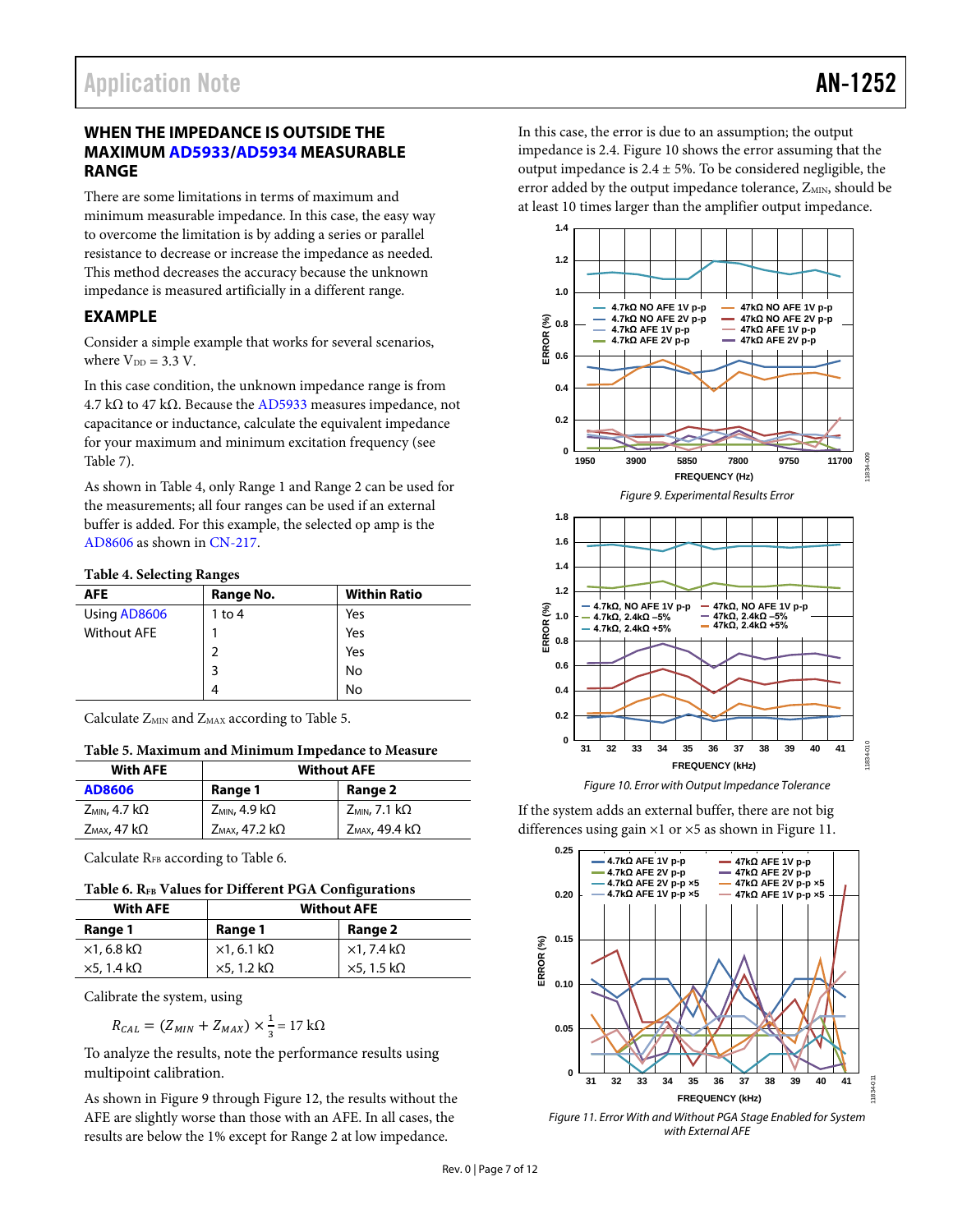If the system does not add an external buffer, there is a slight improvement using ×5 gain as shown i[n Figure 12.](#page-7-2)



*Figure 12. Error With and Without Gain Stage Enabled*

<span id="page-7-2"></span>The difference is appreciable using Range 2 for 4.7 kΩ. The reason behind this surprising result is the noise. The amplifier noise is roughly estimated as

$$
n_{\text{total}} = n_{\text{IIA}} + n_{\text{GAN}}
$$
\n
$$
n_{\text{IIA}} = \sqrt{(Z_{\text{UNKNOWN}} \times \text{GAN})^2 + {R_{\text{FB}}}^2}
$$

The equations intentionally omit the bandwidth contribution and other noise sources added by the op amp itself.

The PGA stage noise is constant while the TIA noise depends directly on the TIA gain. The worst case scenario is at maximum gain,  $Z_{\text{LOAD}} = Z_{\text{MIN}}$ .

# <span id="page-7-0"></span>**MEASURING A COMPLEX IMPEDANCE**

To measure complex impedance, refer to the conversion table (se[e Table 7\)](#page-10-0) to calculate the maximum and minimum impedance based on the excitation frequency. This section describes three points to keep in mind.

# *Do Not Calibrate the System with a Complex Impedance*

Otherwise, phase results will be not as expected. This is explained in the Calculating [the Gain Factor](#page-4-5) section.

# *There is a Minimum Excitation Frequency*

The ADC samples at MCLK/16 with a 1 MSPS maximum data rate. For an excitation frequency below 1 kHz sampling at the

maximum data rate, the internal 1024-point buffer cannot store a full period; this adds a considerable error to the final result.

If you need to measure below 1 kHz, the recommendation is to reduce the MCLK frequency. This increases the calculation time; the DFT engine clock is MCLK and requires an external filter to attenuate harmonics. Keep the Nyquist theorem in mind since the internal filters are optimized for the maximum sample rate of 1 MSPS. For example, to measure the impedance at 10 Hz, MCLK ≈16 MHz/100 ≈160 kHz

## *Inductance Can Be Measured*

The examples found in the data sheet are based on capacitors, but there are no restrictions or reasons why you cannot measure an inductor.

# <span id="page-7-1"></span>**MEASURING LIQUID**

To measure liquid, buy a commercial sensor or design your own. A sensor for this purpose typically has one or more parallel plates, rings, or nets as shown i[n Figure 13.](#page-7-3)



*Figure 13. Example of Sensor to Measure Liquids*

<span id="page-7-3"></span>The measured impedance is defined by

$$
Z=\frac{l}{A}\rho
$$

where:

*l* is the distance between plates (or traces). *A* is the area of the plates.

 $\rho$  is the electric resistivity.

The conductivity of a liquid is defined as

$$
\sigma = \frac{1}{\rho}
$$

The parameters of the sensor are constant, thus the impedance changes are driven by the electric conductivity.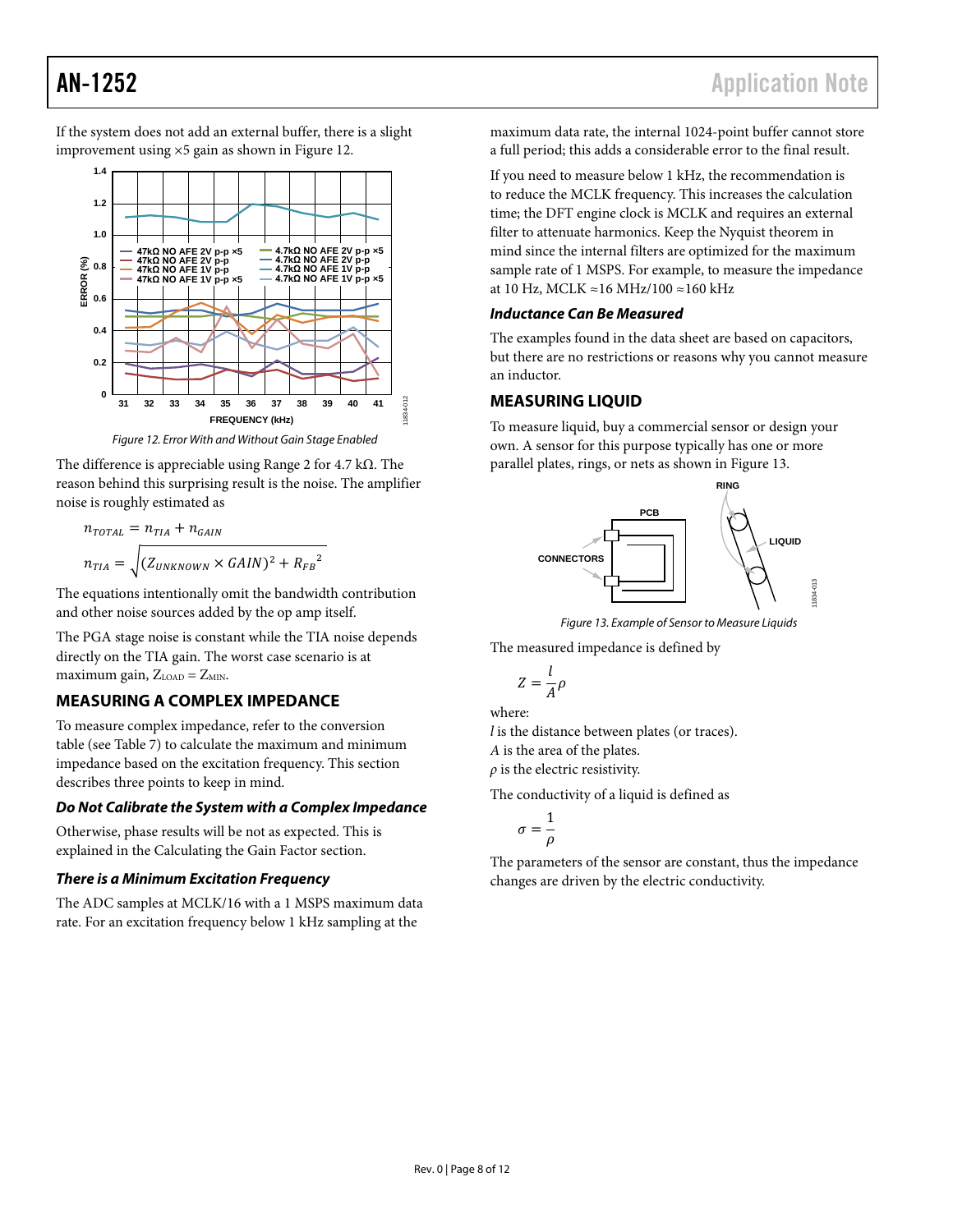# <span id="page-8-0"></span>SETTING UP AND PROGRAMMING

# <span id="page-8-1"></span>**SETTING UP THE PART**

Programming the part is a multistep process. Begin by setting up the part as follows:

- Internal oscillator: *MCLK* = 16.776 MHz
- *fSTART* = 1950 Hz
- *∆f* = 975 Hz
- *Increments* = 10
- $PGA$  gain =  $\times1$
- *Output range* = 2 V p-p
- *Settling time* = 1 ms worst case

# <span id="page-8-2"></span>**PROGRAMMING THE PART**

Once the part is set up, follow Step 1 through Step 7 to program the part.

- 1. Reset the part.
	- Write 0x10 to Register Address 0x81
- 2. Program the start frequency.

$$
D = \left(\frac{1.950 \text{ kHz}}{16.776 \text{ MHz} \div 4}\right) \times 2^{27} = 0x00F3C5
$$

- Write 0x00 to Register Address 0x82
- Write 0xF3 to Register Address 0x83
- Write 0xC5 to Register Address 0x84

3. Program ∆f.

 $D = \left(\frac{975 \text{ Hz}}{16.776 \text{ MHz} \div 4}\right) \times 2^{27} = 0x0079E2$ 

- Write 0x00 to Register Address 0x85
- Write 0x79 to Register Address 0x86
- Write 0xE2 to Register Address 0x87
- 4. Program the number of increments.
	- Write 0x00 to Register Address 0x88
	- Write 0x0A to Register Address 0x89
- 5. Program the delay in the measurements. The worst case is at maximum frequency,

 $f_{MAX} = 1950 + (975 \times 10) = 11700$  Hz

 $D = 1$  ms  $\times$  11700 = 12

- Write 0x00 to Register Address 0x8A
- Write 0x0C to Register Address 0x8B
- 6. Initialize the system.
	- Write 0x11 to Register Address: 0x80
	- Wait several milliseconds.
- 7. Follow the flowchart in [Figure 14](#page-9-0) to sweep the frequency.

If you need a new sweep, it is not necessary to reset the part again. Simply place the part in standby mode and program the registers again.

• Write 0x30 to Register Address: 0x80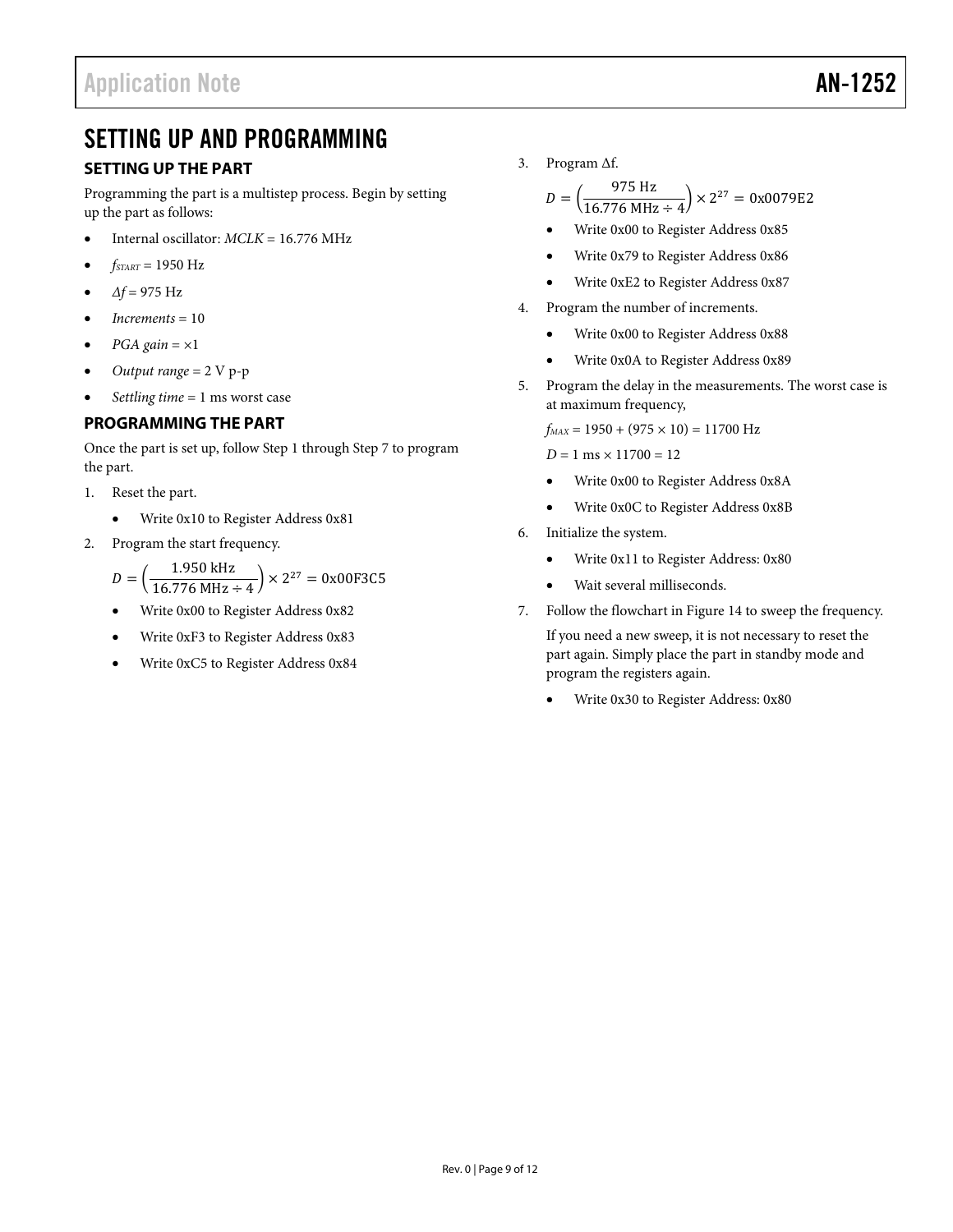

<span id="page-9-0"></span>*Figure 14. Flowchart*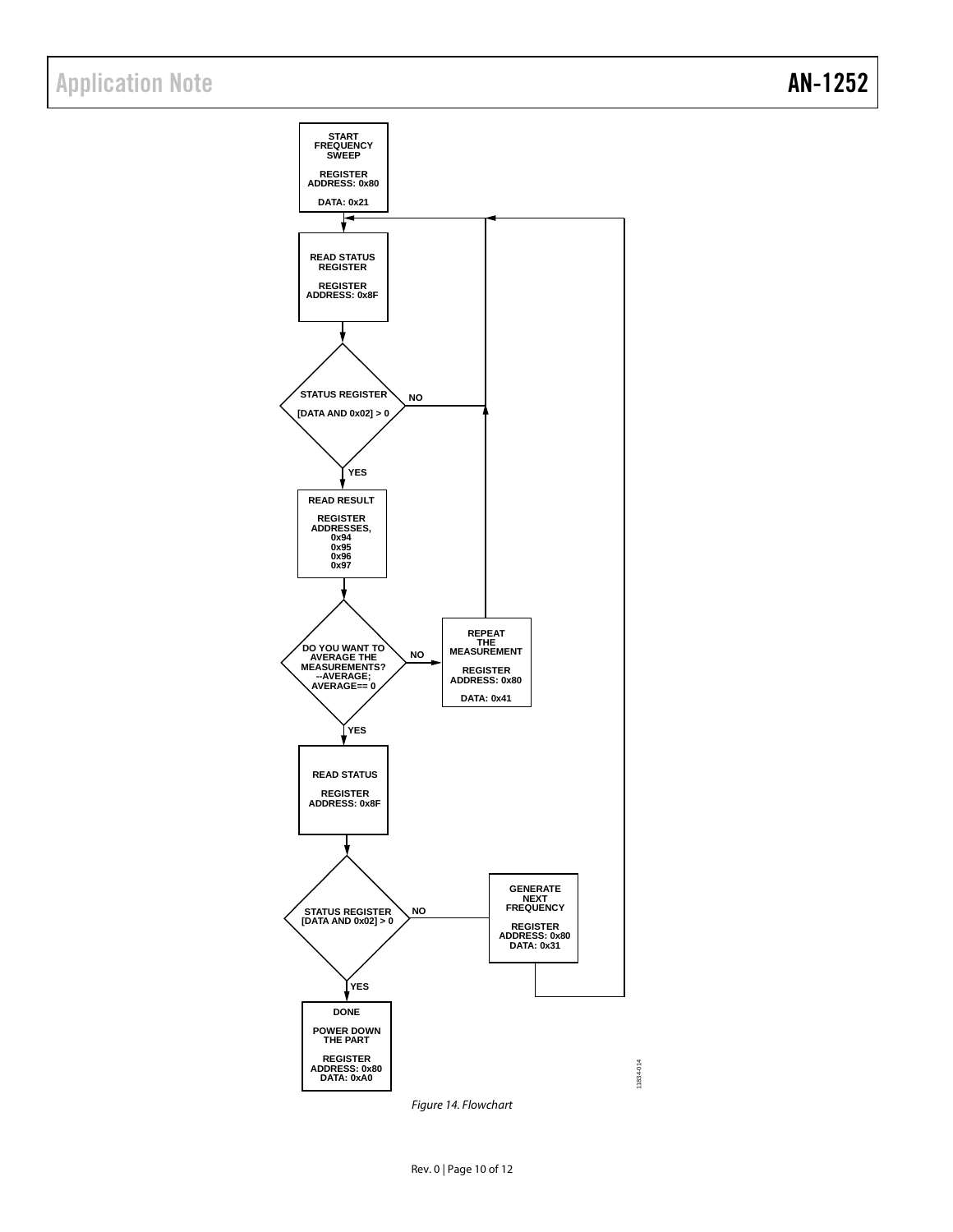<span id="page-10-0"></span>

| <b>Schematic</b>                                                                                                                                                                                                                                                                                                                    | Impedance                                                                                                                                                                                                               | <b>Phase</b>                                                                                                    | <b>Notes</b>                                                                                                                   |
|-------------------------------------------------------------------------------------------------------------------------------------------------------------------------------------------------------------------------------------------------------------------------------------------------------------------------------------|-------------------------------------------------------------------------------------------------------------------------------------------------------------------------------------------------------------------------|-----------------------------------------------------------------------------------------------------------------|--------------------------------------------------------------------------------------------------------------------------------|
| $\begin{array}{c}\n\downarrow \\ \uparrow \\ c \\ \downarrow\n\end{array}$                                                                                                                                                                                                                                                          | $Z_R = R$                                                                                                                                                                                                               | $\tan^{-1} \frac{0}{p} = 0$                                                                                     | Constant impedance                                                                                                             |
|                                                                                                                                                                                                                                                                                                                                     | $Z_c = \frac{1}{Cwi}$<br>$ Z_{CMAX}  = \frac{1}{2\pi f_{MIN}C}$<br>$ Z_{CMIN}  = \frac{1}{2\pi f_{MAX}C}$                                                                                                               | $-\tan^{-1}\left(\frac{Cw}{0}\right) = -\frac{\pi}{2}$<br>$-\frac{\pi}{2} \times \frac{180}{\pi} = -90^{\circ}$ | Use higher capacitance to calculate the<br>lowest impedance and minimum<br>capacitance value to calculate highest<br>impedance |
|                                                                                                                                                                                                                                                                                                                                     | $Z_L = L w j$<br>$ Z_{LMAX}  = 2\pi f_{MAX}L$<br>$ Z_{LMIN}  = 2\pi f_{MIN}L$                                                                                                                                           | $\tan^{-1}(Lw) = \frac{\pi}{2}$<br>$\frac{\pi}{2} \times \frac{180}{\pi} = 90^{\circ}$                          | Use lower inductor to calculate the<br>lowest impedance and maximum<br>inductor value to calculate highest<br>impedance        |
|                                                                                                                                                                                                                                                                                                                                     | $\frac{1}{Z_r} = \frac{1}{Z_r} + \frac{1}{Z_s} = Y_r$<br>$Y_T = \frac{1}{R} + Cwj = \frac{1 + RCwj}{R}$<br>$Z_T = \frac{R}{1 + RCwi}$                                                                                   | $\tan^{-1}\frac{0}{p} - \tan^{-1}\frac{RCw}{1}$<br>$= -\tan^{-1} RCw$                                           |                                                                                                                                |
|                                                                                                                                                                                                                                                                                                                                     | $ Z_{TMAX}  = \frac{R}{\sqrt{1^2 + (2\pi R C f_{MIN})^2}}$<br>$ Z_{TMIN}  = \frac{R}{\sqrt{1^2 + (2\pi RCf_{MAX})^2}}$                                                                                                  |                                                                                                                 |                                                                                                                                |
|                                                                                                                                                                                                                                                                                                                                     | $Z_T = Z_R + Z_C$<br>$Z_T = R + \frac{1}{Cwi} = \frac{1 + RCwj}{Cwj}$<br>$ Z_{TMAX}  = \frac{\sqrt{1^2 + (2\pi RCf_{MIN})^2}}{2\pi RCf_{MIN}}$<br>$ Z_{TMIN}  = \frac{\sqrt{1^2 + (2\pi RCf_{MAX})^2}}{2\pi RCf_{MAX}}$ | $\tan^{-1}\frac{RCw}{1} - \tan^{-1}\frac{Cw}{0}$<br>$=-\tan^{-1}RCw - \frac{\pi}{2}$                            |                                                                                                                                |
|                                                                                                                                                                                                                                                                                                                                     | $Z_T = Z_R + Z_L$<br>$Z_T = R + L w j$<br>$ Z_{TMAX}  = \sqrt{R^2 + (2\pi L f_{MAX})^2}$<br>$ Z_{TMIN}  = \sqrt{R^2 + (2\pi L f_{MIN})^2}$                                                                              | Lw<br>$\tan^{-1} \frac{R}{R}$                                                                                   |                                                                                                                                |
| $\begin{bmatrix} 1 & 1 & 1 \\ 1 & 1 & 1 \\ 1 & 1 & 1 \\ 1 & 1 & 1 \\ 1 & 1 & 1 \\ 1 & 1 & 1 \\ 1 & 1 & 1 \\ 1 & 1 & 1 \\ 1 & 1 & 1 \\ 1 & 1 & 1 \\ 1 & 1 & 1 \\ 1 & 1 & 1 \\ 1 & 1 & 1 \\ 1 & 1 & 1 \\ 1 & 1 & 1 \\ 1 & 1 & 1 & 1 \\ 1 & 1 & 1 & 1 \\ 1 & 1 & 1 & 1 \\ 1 & 1 & 1 & 1 \\ 1 & 1 & 1 & 1 \\ 1 & 1 & 1 & 1 \\ 1 & 1 & $ | $Z_T = Z_{(R  C)} + Z_L$<br>$Z_T = \frac{R}{1 + RCwi} + Lwj$<br>$Z_T = \frac{-RLCw^2 + Lwj + R}{1 + RCwj}$                                                                                                              | $\tan^{-1}\frac{Lw}{R - RLCw^2} - \tan^{-1}\frac{RCw}{1}$                                                       | $j = \sqrt{-1}$<br>$j^2 = -1$                                                                                                  |